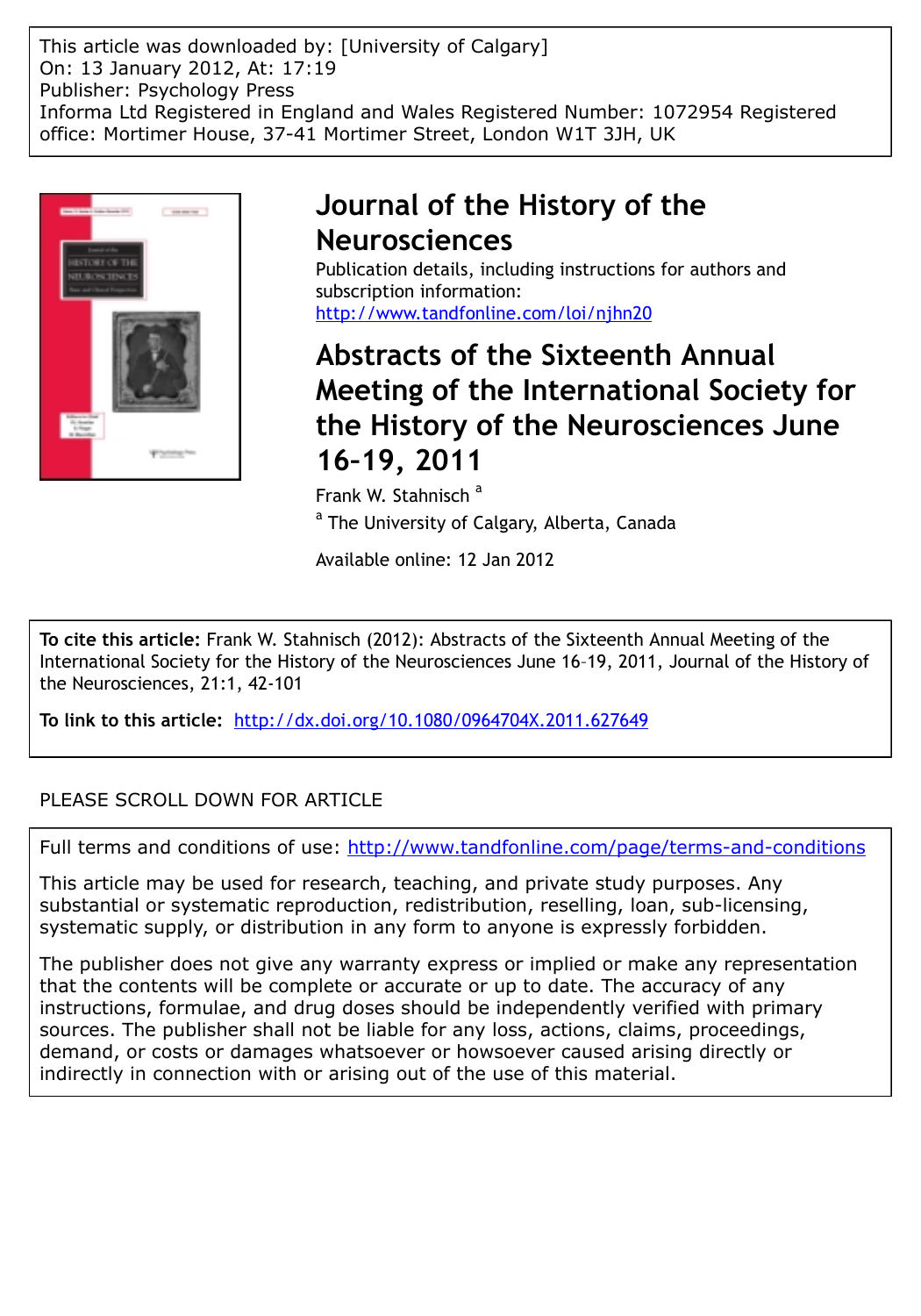debate in the history of science and instead begin the work of turning historical attention to how complex social and cultural developments in science and medicine transformed into the narrower categories we now recognize and call psychiatry, neurology, and psychology. Such a scholarly turn does more than answer questions of narrow historical and philosophical interest. The integrative history of these fields has established their contemporary polymorphous characteristics, a point with importance for the academic, clinical, industrial, and commercial organization of science and medicine.

*Abstract and Concrete Behaviour: Goldstein's Holistic Approach to Neuropsychology and the Problem of Mental Retardation*

## Thomas Hoffmann

Ludwigsburg University of Education, Germany. hoffmann@ph-ludwigsburg.de

In his theoretical main work, "The Organism" (1934), the German-American neurologist Kurt Goldstein developed a new and unique methodology for studying organismic behavior. His total, holistic approach connects the empirical knowledge of explanatory, natural science with philosophical concepts of understanding man as mind and body. Goldstein's unifying view of the organism as the object and subject of biology was an important step to a homogenous, anti-Cartesian theory of human behavior, beyond dualisms such as "higher" or "lower" psychological functions, normal psychology and psychopathology, and biological and social life. Problems, like the relationship between normality, health and disease, emotion and cognition, knowledge and action, which seem to be divergent and were treated in different ways, could now be understood as correlated and similar phenomena, which follow the same general laws of organismic life. According to Goldstein's concepts there is no bifurcation or antagonism between mind and body. Their distinction depends on the observer's point of view. The mind is a part of the life process as a whole. A brain lesion immediately affects the mind. But its actual impact on the behavior of a person depends on the situation as a whole, which includes biological, psychological, and social aspects. A number of theories of mental retardation in the first half of the twentieth century were deeply affected by Goldstein's distinction between the so-called "concrete" and "abstract" attitude in human behavior. One of his main thesis about the effect of neurological disorders on mental development was the idea that the abstract attitude was essential for the normal functioning of intelligence and that this attitude was impaired in children with brain lesions and other neuropsychological syndromes: The primary disturbance leads to a number of secondary symptoms, which do not arise directly from the underlying processes but depend on the role, a certain function plays in the mental development of the child, on the moment, when the given disturbance occurred, the social reaction of the environment, and the individual abilities of adaption and compensation. As Goldstein stressed, "no damage of a separate function can be made responsible for a certain behaviour, only from the structure of personality as a whole." From this point of view, mental retardation appears not as a biological- or familial-caused deviation from the norm but rather as a special case of "defective responsiveness": as a discrepancy between the demands of the environment and the capacities of the individual. In this sense, mental retardation was no longer considered to be merely a problem of inferior mentality but to be a relational phenomenon that consists in the relation between the concrete attitude of a neuropsychological impaired person, the abstract demands of culture and society, and the support of the people around this person to employ the abstract attitude. This paper attempts to show the contribution of Goldstein to a dynamic, relational, and systemic theory of mental retardation and their implications for education, therapy, and empirical research on this field, especially with regard to the